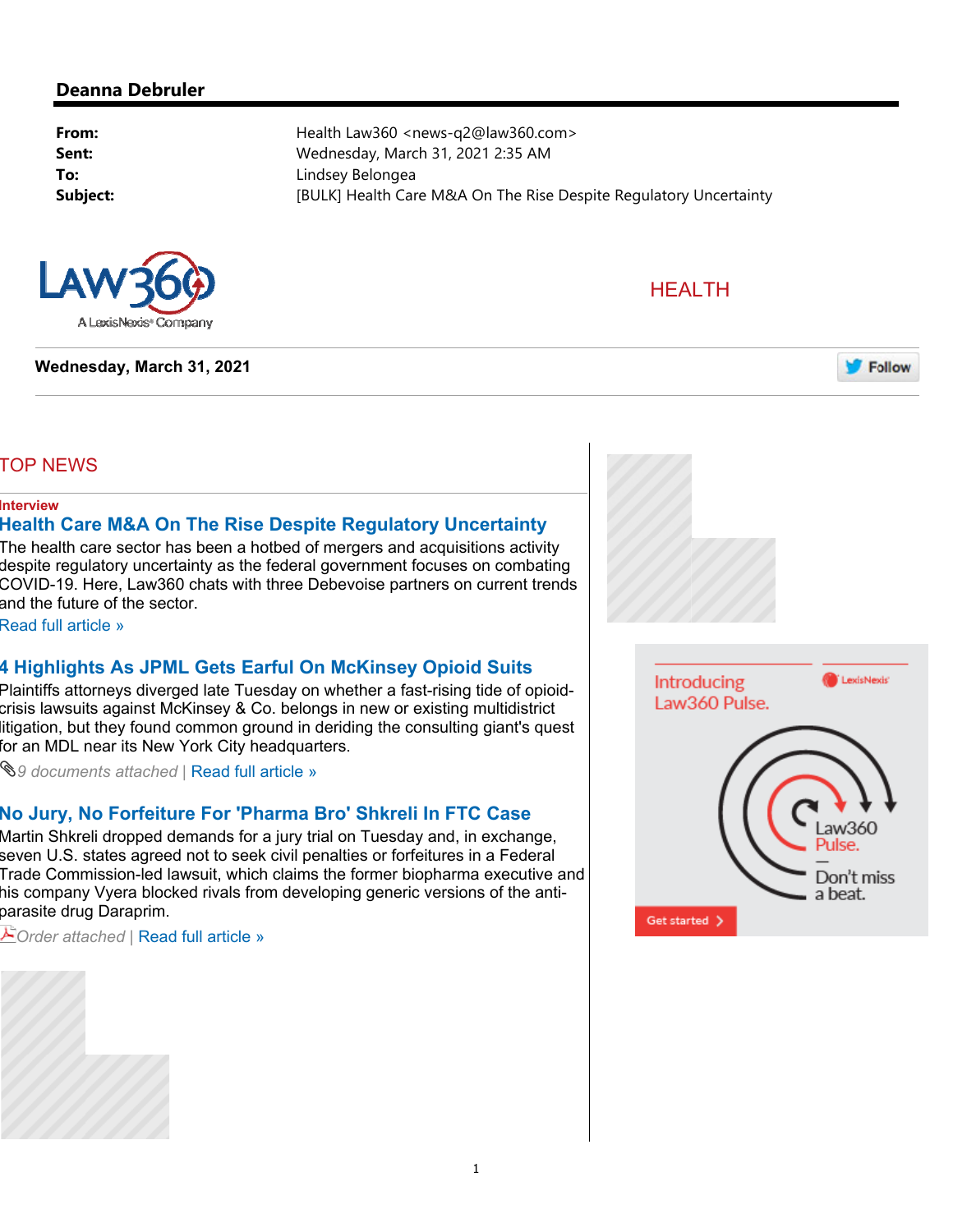### **Generics Cos. Argue For Heritage Bellwether In Antitrust MDL**

A group of generic-drug makers facing multiple antitrust complaints for allegedly working in concert to inflate medication prices has urged a Pennsylvania federal judge to choose a case against Heritage Pharmaceuticals as the bellwether.

*1 document attached |* Read full article »

## **Judge Jackson Tapped For DC Circ. In 1st Biden Nominations**

President Joe Biden revealed the first 11 judicial nominees of his presidency Tuesday morning, tapping a diverse group with several BigLaw veterans including U.S. District Judge Ketanji B. Jackson, whose elevation to the D.C. Circuit would position her as a leading contender for a future U.S. Supreme Court opening.

Read full article »

## POLICY & REGULATION

#### **Coronavirus Regulations: A State-By-State Week In Review**

Efforts to reopen and revitalize the nation's economy amid the continuing COVID-19 pandemic continued over the past week with relaxed visitation rules at longterm care facilities in Delaware and Massachusetts and scaled-back capacity limits in New Jersey, notably in sporting arenas revving up for the spring season. Read full article »

# ENFORCEMENT & COMPLIANCE

#### **FTC Challenges Illumina's \$8B Deal For Cancer Detection Biz**

The Federal Trade Commission on Tuesday moved to block biotechnology firm Illumina Inc.'s planned \$8 billion acquisition of Grail Inc., a cancer-detection company it founded, over concerns about innovation.

Read full article »

#### **Former Insys Exec Can Delay Prison To Get 2nd Vaccine Jab**

A convicted former Insys Therapeutics executive can postpone his prison sentence until he gets his second COVID-19 vaccine dose later next month, but he won't be allowed a longer delay to care for his terminally ill mother, a Massachusetts federal judge said Tuesday.

Read full article »

## **LITIGATION**

#### **GOP AGs Ask High Court To Revive Public Charge Rule**

Fourteen Republican attorneys general asked the U.S. Supreme Court on Tuesday to revive the Trump administration's public charge policy, which penalizes immigrants for using certain public benefits, and to allow the states to intervene in a case challenging the policy after the Biden administration decided not to defend it.

*1 document attached |* Read full article »

#### **DC Circ. Revives Vets Group's Suit Over 'Mar-A-Lago Council'**

A veterans advocacy nonprofit has plausibly alleged that members of the Mar-a-Lago Club acted as a formal advisory group to the U.S. Department of Veterans



**COMPANIES** AARP Inc. Allergan PLC Alvarez & Marsal Holdings LLC Amazon.com Inc. American Association for Justice American Athletic Conference American Bar Association American Civil Liberties Union Apple Inc. Avet Pharmaceuticals Inc. Bristol-Myers Squibb Co. Carlyle Group LP Competitive Enterprise Institute Dealogic LLC Education Law Center Inc. Facebook Inc. Ford Motor Co. Georgetown University Getty Images Inc. Google Inc. Illumina Inc. Justice Catalyst Law LexisNexis Group Marvel Entertainment LLC Massachusetts Institute of Technology McDonald's Corp. McKinsey & Co. Inc. Morehouse College Mylan NV National Association for the Advancement of Colored People National Collegiate Athletic Association National Football League Players Association New York University PG&E Corp.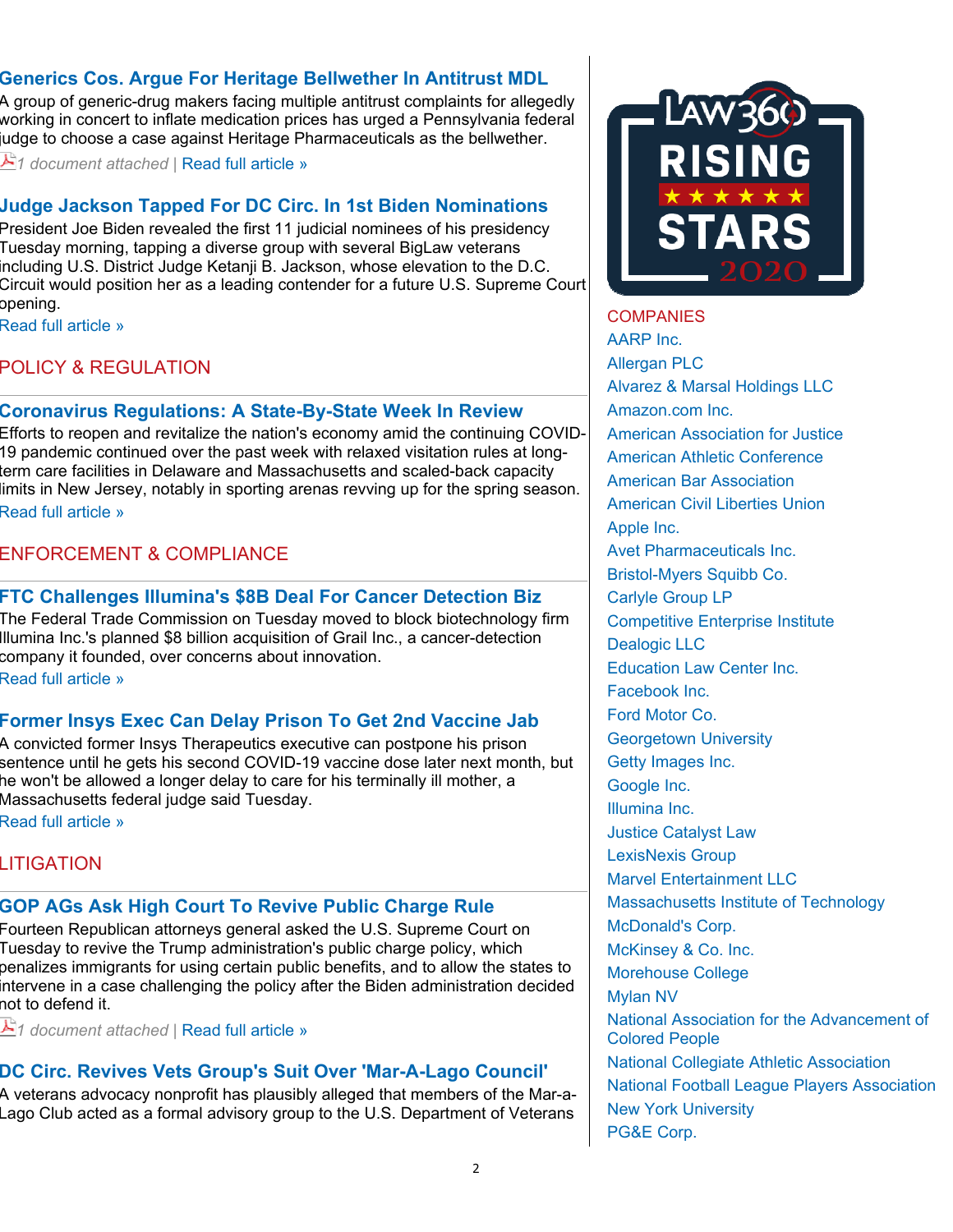Affairs, the D.C. Circuit ruled on Tuesday, reviving a lawsuit over the VA's use of the group. Read full article »

**10th Circ. Revives Case Over New Mexico 5G Cell Tower** 

A Tenth Circuit panel ruled Tuesday that an environmental advocacy group can take another shot with its lawsuit alleging that the installation of telecommunications facilities on public rights-of-way in the City of Santa Fe, New Mexico, exposed residents to dangerous levels of radiation.

*Opinion attached |* Read full article »

## **WebMD Can't Slip Trade Secrets Suit From Argentinian Rival**

A New York federal judge refused to throw out a trade secrets suit against WebMD Health Corp., ruling that an Argentinian online health care services provider can indeed bring civil Defend Trade Secrets Act claims against WebMD in the U.S. because some of the purported conduct occurred in the U.S.

*Order attached |* Read full article »

## **Pa. Justices Snub Appeal Over Axed \$40M Spinal Injury Award**

The Pennsylvania Supreme Court on Tuesday refused to take up an appeal following a decision last July voiding a \$40 million verdict in a case accusing an obstetrician of permanently injuring a newborn's spinal cord during an allegedly negligent delivery.

*Order attached |* Read full article »

## **Insurers Say Firm Lacks National Class Standing In Virus Suit**

Two insurance units of The Hartford have asked a North Carolina federal judge to end a law firm's effort to bring COVID-19-related loss claims on behalf of a national class of policyholders against them, arguing that the firm lacks standing to represent insureds from other states.

*Memorandum attached |* Read full article »

## **NJ Dispensary Applicant Can't Bypass Review**

A New Jersey state court judge has ordered a company vying to open a medical marijuana dispensary in Hoboken to undergo a full review after a competitor filed a lawsuit accusing the company of using a loophole to bypass a particular review and move forward in the licensing process.

*Order attached |* Read full article »

## **Canadian Co. Still On Hook In Pa. Medical Pot Biz Blowup**

A Pennsylvania federal judge upheld a default judgment against a company that allegedly pulled out of a deal to lock in a diversity medical marijuana license, ruling Tuesday that the defendant had failed to retain new counsel on the schedule set by the court.

*Order attached |* Read full article »

## **BANKRUPTCY**

## **Creditors Say Consulate Health 'Laundering' Claims In Ch. 11**

Creditors of bankrupt affiliates of nursing home chain Consulate Health Care are challenging the affiliates' proposed Chapter 11 financing and sale plans, telling a Delaware bankruptcy judge they're a scheme to "launder" the affiliates' liabilities.

Princeton University Purdue Pharma LP Retrophin Inc. Service Employees International Union State Bar of California State Bar of Georgia Teva Pharmaceutical Industries Ltd. The Boeing Co. The Catholic University of America The State University of New York The University of Texas at El Paso Turing Pharmaceuticals AG Twitter Inc. United States Soccer Federation Inc. University of Georgia University of Iowa University of Virginia Villanova University WebMD LLC Wells Fargo & Co. Wynn Resorts Ltd. Yale University

LAW FIRMS Akin Gump Arnold & Porter Baker Botts Blank Rome Boies Schiller Browne George Buchanan Ingersoll Burns White Butler Weihmuller Cadwalader Wickersham Carlson Siedsma Chasan Lamparello Chipman Brown Clark Hill Cohen Milstein Cooley LLP Crain Schuette Cravath Swaine DLA Piper Davis Polk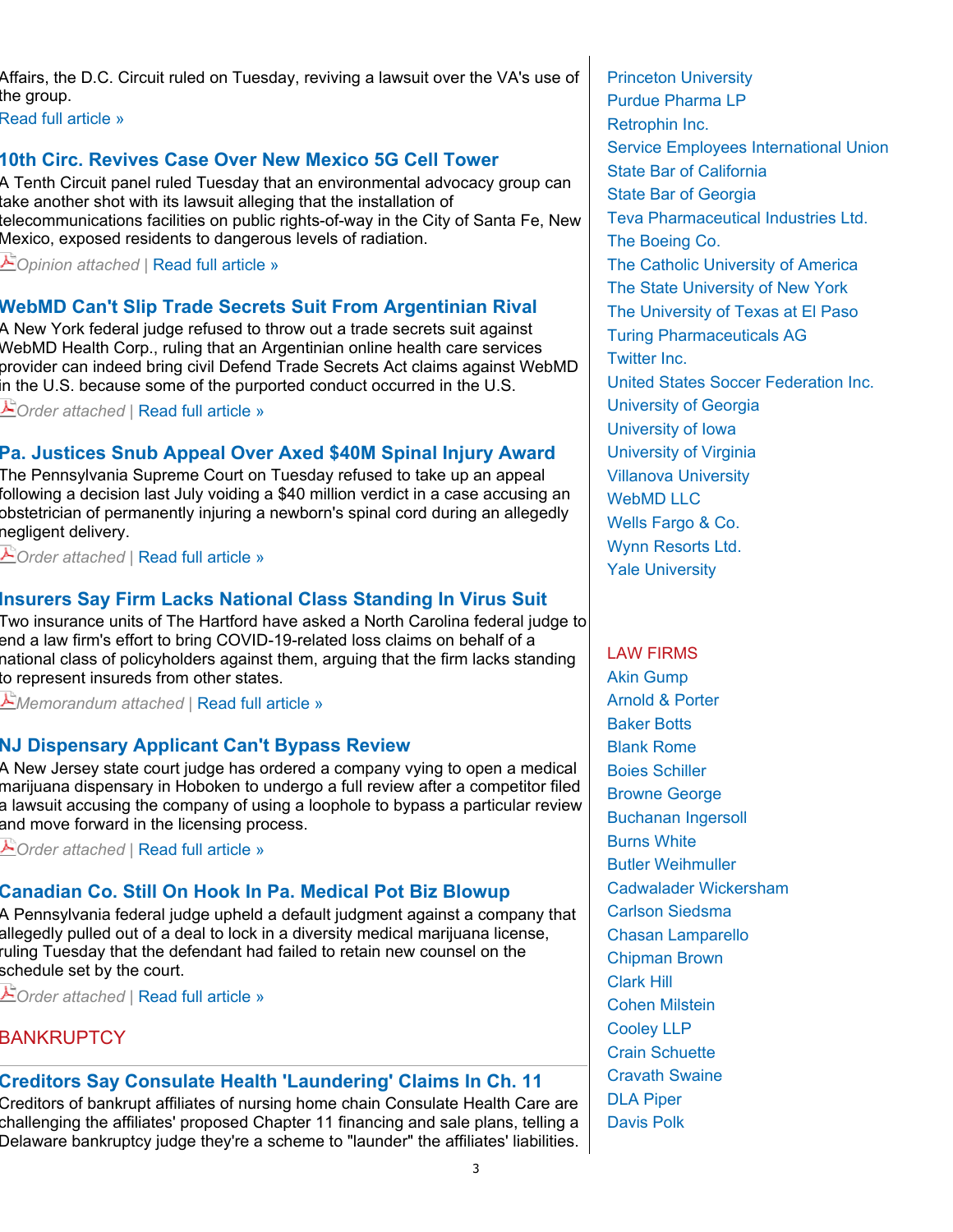# EXPERT ANALYSIS

## **Expect Aggressive Health Enforcement From Mass. US Atty**

As we await a new presidentially appointed U.S. attorney for Massachusetts, health business leaders and in-house counsel should reexamine their compliance structures, as the office will likely continue to prioritize enforcement efforts against both traditional areas of focus and pandemic-related fraud, say Jack Pirozzolo and Doreen Rachal at Sidley.

Read full article »

## **A Uniform Mediation Act Primer As States Continue Adoption**

With Georgia expected to soon become the 13th jurisdiction to adopt the Uniform Mediation Act and with more states likely to follow suit amid widespread trial delays, practitioners should familiarize themselves with the act's conflict disclosure requirements and the boundaries of its confidentiality provisions, says Richard Mason at MasonADR.

Read full article »



## LEGAL INDUSTRY

## **Murky World Of Mass Torts Left Clients At Girardi's Mercy**

Months after the 2000 film "Erin Brockovich" dramatized a legal battle between the small California town of Hinkley and a corporation that poisoned its water, Thomas Girardi and the rest of the movie's attorney-heroes geared up for a case that seemed fit for a sequel.

Read full article »

## **Calif. State Bar Files Disciplinary Action Against Tom Girardi**

The California State Bar has filed a disciplinary action against disgraced trial attorney Thomas Girardi, claiming he stole roughly \$2.26 million from his clients in three recent cases, lied about his actions and flagrantly violated client fund accounting rules, among other things.

Read full article »

Debevoise & Plimpton **Dechert** Del Sole Cavanaugh Duane Morris LLP Edelson PC Engstrom Lipscomb Faegre Drinker Fick & Marx Flanagan Bilton Foley & Lardner Fox Rothschild **Freshfields** Girardi & Keese Goodwin Procter Greenberg Traurig Hagens Berman Herrick Feinstein Hogan Lovells Jones Day Kang Haggerty Kasowitz Benson Katz Marshall Kelley Drye Kirkland & Ellis Kline & Specter Lamb McErlane Latham & Watkins Lewis Brisbois Lowenstein Sandler Marshall Dennehey Mayer Brown McDermott Will Milberg Coleman Morgan Lewis Morrison & Foerster Norton Rose Paul Hastings Pearson Simon Perkins Coie Pillsbury Winthrop Pitt McGehee Polsinelli PC Porzio Bromberg Post & Post Pritzker Levine Raynes Lawn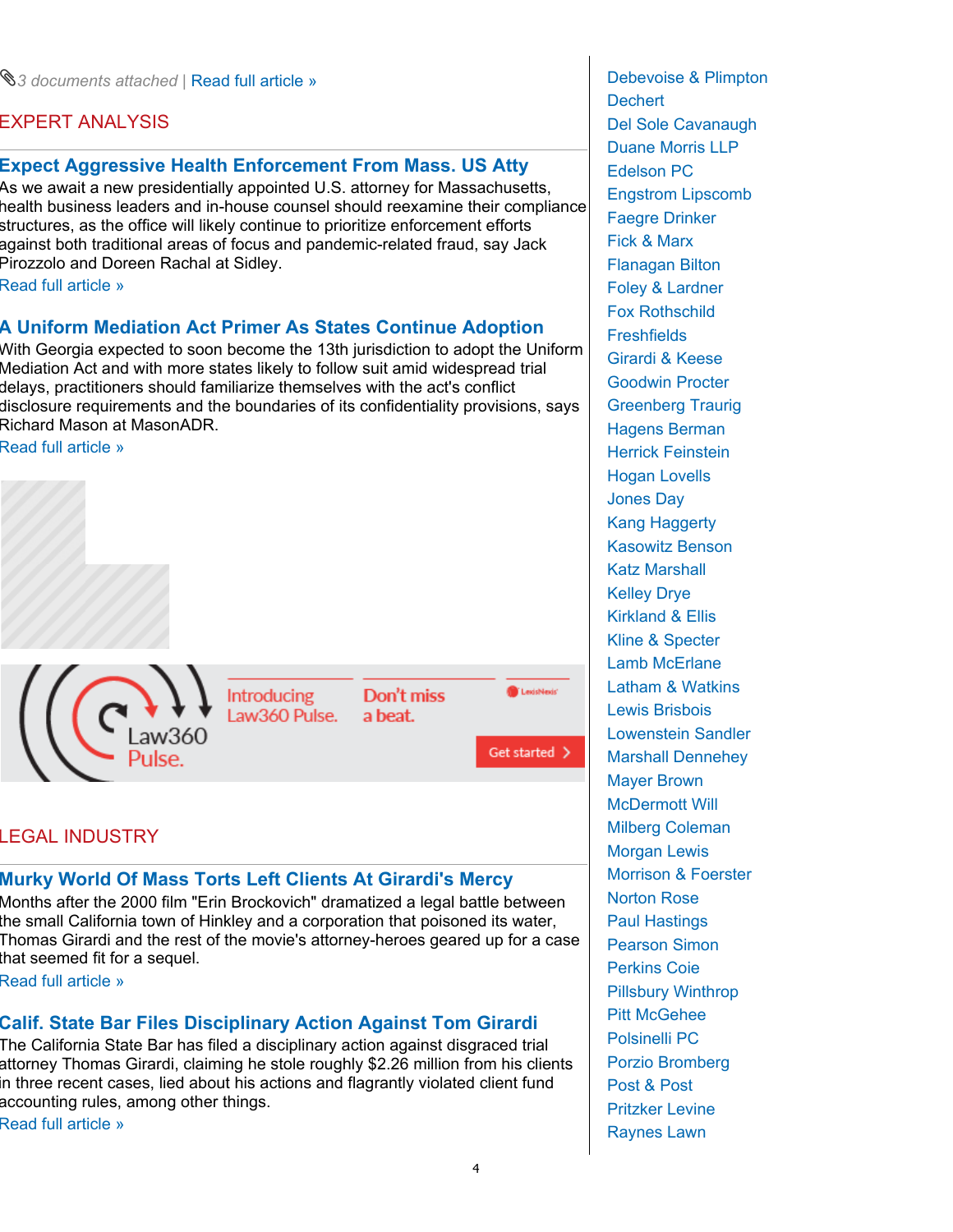### **Titan Of The Plaintiffs Bar: Cohen Milstein's Julie G. Reiser**

Julie Goldsmith Reiser realized she was supposed to represent plaintiffs while she was defending against one.

Read full article »

#### **Bonus Spotlight**

### **6 More BigLaw Firms Hand Out Special Bonuses**

The list of BigLaw firms offering a pair of special bonuses this year continues to grow, with six new firms announcing plans to match what has become the industry standard, Law360 learned Tuesday.

Read full article »

### **Top Court's NCAA Matchup: WilmerHale Vs. Winston & Strawn**

Wednesday's U.S. Supreme Court oral arguments in a closely-watched antitrust case challenging NCAA amateurism rules will pit a prominent high court litigator against one of the most recognizable names in sports law, not to mention the acting solicitor general's first appearance in that role.

Read full article »

#### **Interview**

#### **Minn. Judge Calls For More Zoom Trials – Pandemic Or Not**

The District of Minnesota will keep holding Zoom civil jury trials even after the pandemic has abated, according to its chief judge, who said virtual proceedings can help to relieve the criminal trial backlog and can still be held in the middle of a St. Paul blizzard.

Read full article »

#### **5-Atty Wilson Sonsini Patent Team Joins Greenberg Traurig**

Greenberg Traurig LLP has brought on five Wilson Sonsini Goodrich & Rosati PC patent attorneys, the latest in a string of hires aimed at bolstering the firm's intellectual property and life sciences practice, the firm said Tuesday. Read full article »

#### **DOL Whistleblower Atty Rehired Under Biden Is Leaving Again**

A top U.S. Department of Labor litigator who was rehired in February following her firing in January after she claimed the agency decided to drop its \$400 million pay bias case against Oracle because the company was led by an ally of former President Donald Trump is departing for a nonprofit, she confirmed Tuesday. Read full article »

#### **Flint Water Victims Slam Attys' \$202M Fee Bid**

Some members of the \$641 million Flint water settlement class urged a Michigan federal judge Monday to reject lawyers' bid for \$202 million in fees, saying the payment scheme doesn't comply with legal standards. Read full article »

# **Texas AG Says Twitter Too Quick To Draw In Retaliation Suit**

Texas Attorney General Ken Paxton urged a California federal judge Monday to toss a suit against him by Twitter over his investigation of the social media platform's content moderation practices, saying the lawsuit is premature and his office's request for documents is "neither unusual nor injurious."

Read full article »

Reed McClure Renne Public Law Group Rhine Law Firm PC Riker Danzig Scarinci Hollenbeck Shain Schaffer Sidley Austin Skadden Arps Snell & Wilmer Steptoe & Johnson LLP Susman Godfrey Troutman Pepper White & Case Wilkinson Stekloff Williams & Connolly Willkie Farr Wilmer Hale Wilson Sonsini Winston & Strawn Zuckerman Spaeder

#### GOVERNMENT AGENCIES

California Franchise Tax Board Executive Office of the President Federal Bureau of Prisons Federal Judicial Center Federal Maritime Commission Federal Trade Commission Florida Department of Transportation Food and Drug Administration Internal Revenue Service Michigan Attorney General's Office Nevada Gaming Control Board Office of Federal Contract Compliance Programs Pennsylvania Supreme Court Texas Attorney General's Office U.S. Army U.S. Attorney's Office U.S. Attorney's Office for the District of **Massachusetts** U.S. Bankruptcy Court for the District of **Delaware** 

U.S. Court of Appeals for the District of Columbia Circuit

- U.S. Court of Appeals for the Tenth Circuit
- U.S. Department of Homeland Security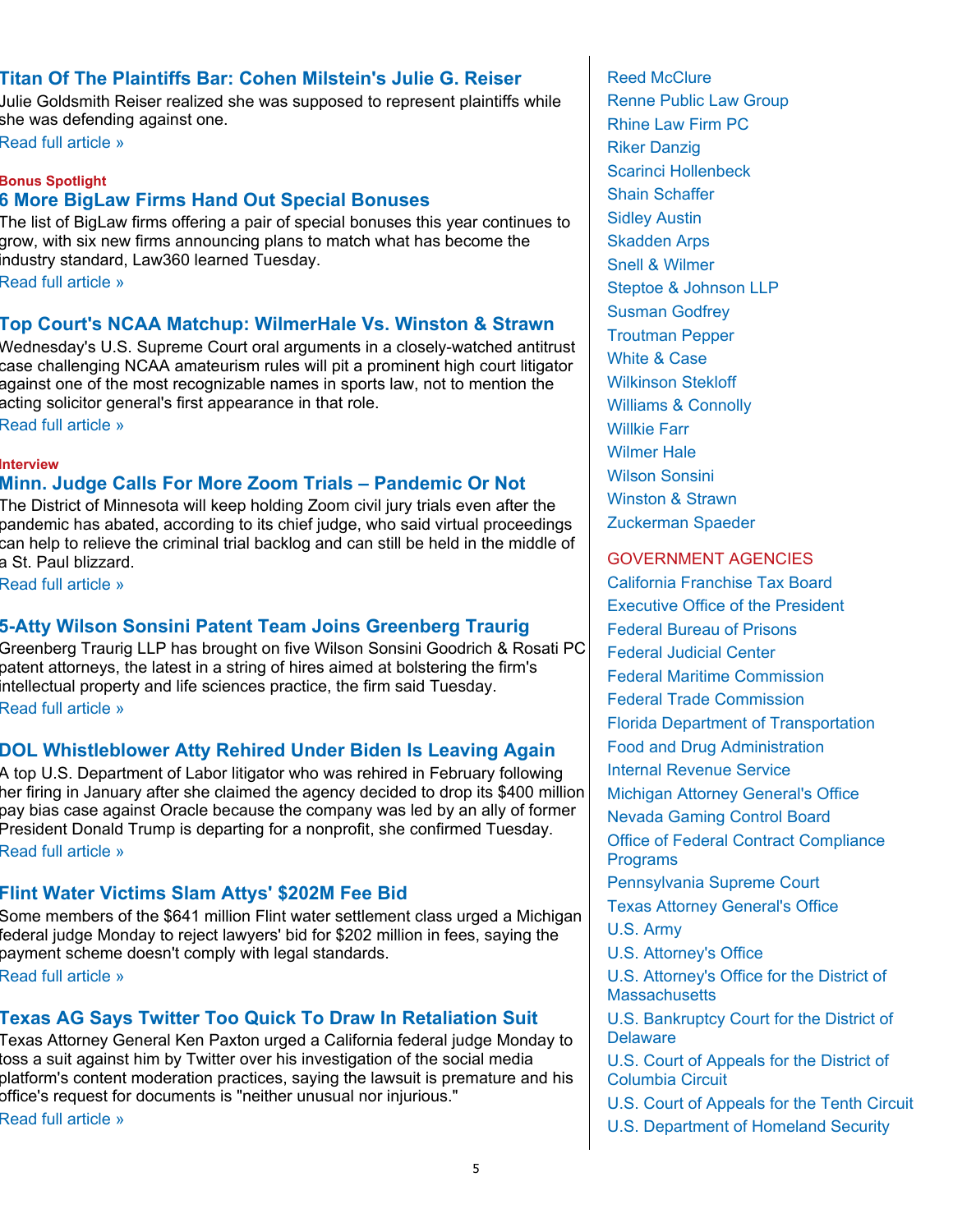### **MAGA Attorney Lin Wood Wants Judge Off Psych Exam Case**

L. Lin Wood, the conspiracy-peddling Atlanta lawyer who aided former President Donald Trump's bid to contest the 2020 presidential election, wants a new judge overseeing his suit fighting a push for a psychiatric exam by the State Bar of Georgia, saying the presiding jurist will likely be called as a witness. Read full article »

## **Ex-Wells Fargo In-House Attorney Joins Cadwalader**

A former senior counsel at Wells Fargo is returning to private practice as a partner at Cadwalader Wickersham & Taft LLP, becoming the latest official for the major bank to find a new home at a BigLaw firm in recent months.

Read full article »

**JOBS Search full listings** or **advertise your job opening**

- U.S. Department of Justice
- U.S. Department of Labor

U.S. Department of Veterans Affairs

U.S. District Court for the District of **Massachusetts** 

U.S. District Court for the Eastern District of **Michigan** 

U.S. District Court for the Eastern District of North Carolina

U.S. District Court for the Eastern District of **Pennsylvania** 

U.S. District Court for the Northern District of **California** 

U.S. District Court for the Northern District of **Georgia** 

U.S. District Court for the Southern District of New York

U.S. District Court for the Western District of **Pennsylvania** 

U.S. Sentencing Commission

U.S. Supreme Court

United States District Court for the Northern District of Ohio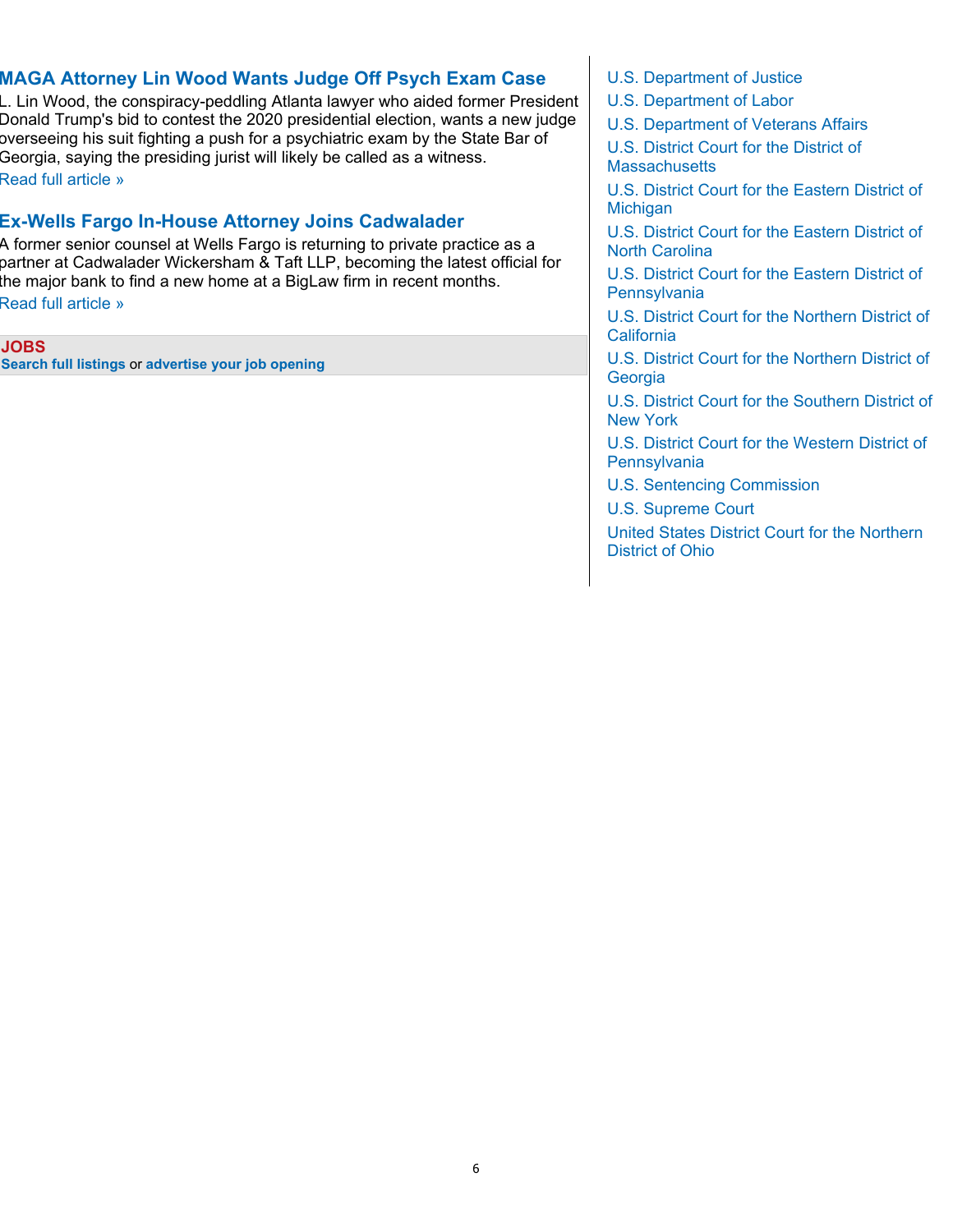z

Not sure if your firm subscribes? Ask your librarian.

We hope you found this message to be useful.